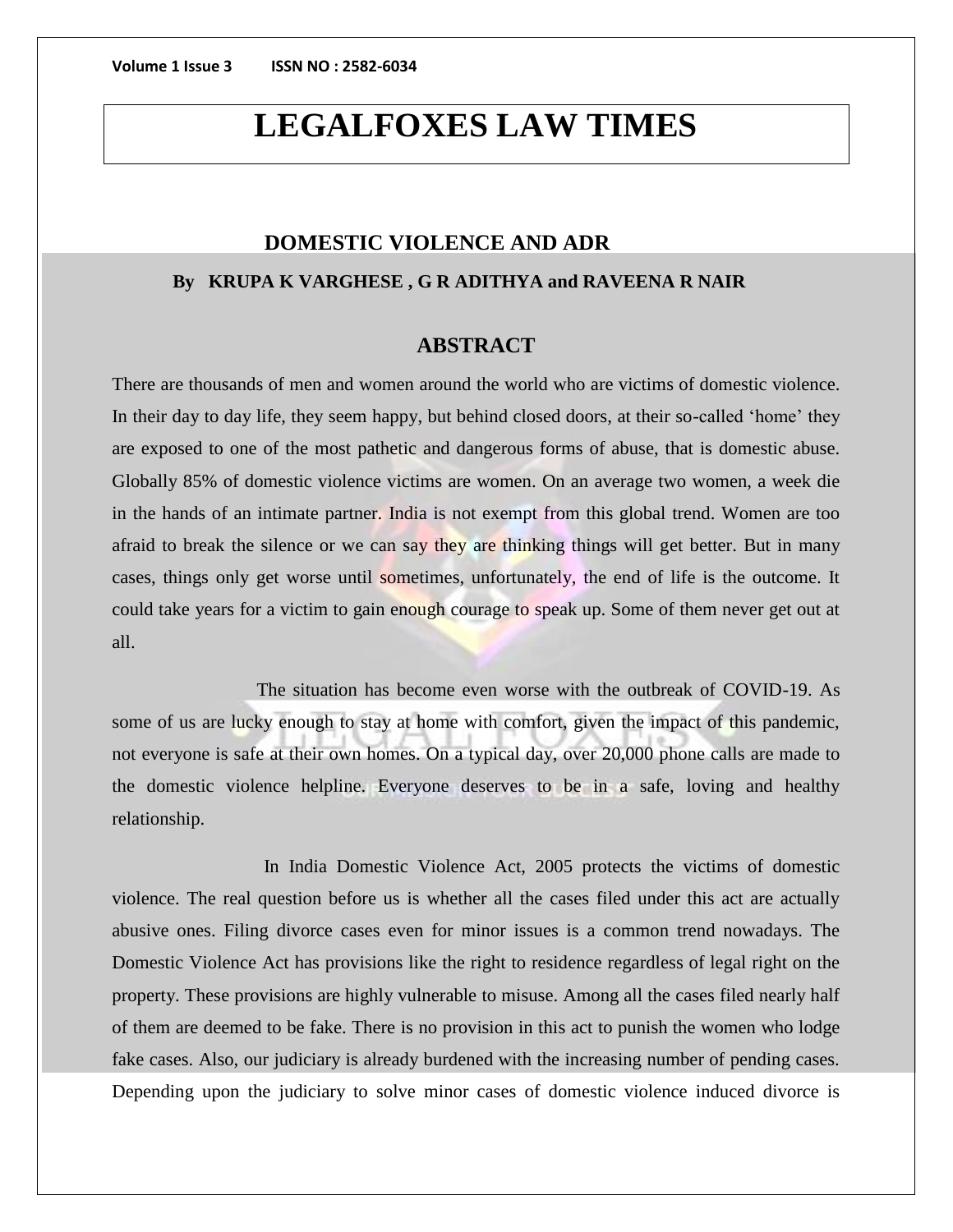clearly a waste of time and money. So, we must find an alternate remedy to solve such issues. This article examines the phenomenon of divorce disputes involving violence through the prism of alternate dispute resolution. Mediation not only helps people save their time or money but sometimes it saves relationships. It is not that physically abused men or women must never file a case against the perpetrators. People with a noxious personality must be punished. The effectiveness of mediation definitely depends on the depth of the abuse.

**Keywords**: Domestic Violence, Abuser, Victim, Child-victim, COVID-19, Judiciary,Alternate Dispute Resolution, Mediation.

## **I.INTRODUCTION**

"Discourage litigation. Persuade your neighbours to compromise where you can. Point out them how the nominal winner is often the real loser- in fees, expenses and waste of time."-

## Abraham Lincoln

In India, Alternative Dispute Resolution (ADR) procedures are governed by the Arbitration and Conciliation Act of 1996. The arbitral tribunal to settle a dispute by use of mediation, conciliation, or other procedures mentioned in the act. In addition to this Act, Section 89 of the Civil Procedure Code also provided for ADR mechanisms to resolve disputes between the parties. In general, disputes with civil nature can be mediated. In the majority of jurisdictions, criminal disputes, especially those which are non-compoundable, cannot be mediated. But in a few judgments, Indian courts have taken a view that pre-litigation mediation should be preferred for matrimonial disputes which are civil in nature.

The mediator is a trained third party who carries on an informal dispute settlement process. Two parties clear up misunderstandings, find out concerns, and reach a resolution through this settlement process. The process is voluntary, each side will present its view of the issue, and the mediator will work out a settlement. By the end of the procedure, the mediator presents his or her findings and suggests a solution to the issue.

In the mediation process, the mediator presents an acceptable solution to both parties. He cannot impose the decision on parties, all he can do is suggest.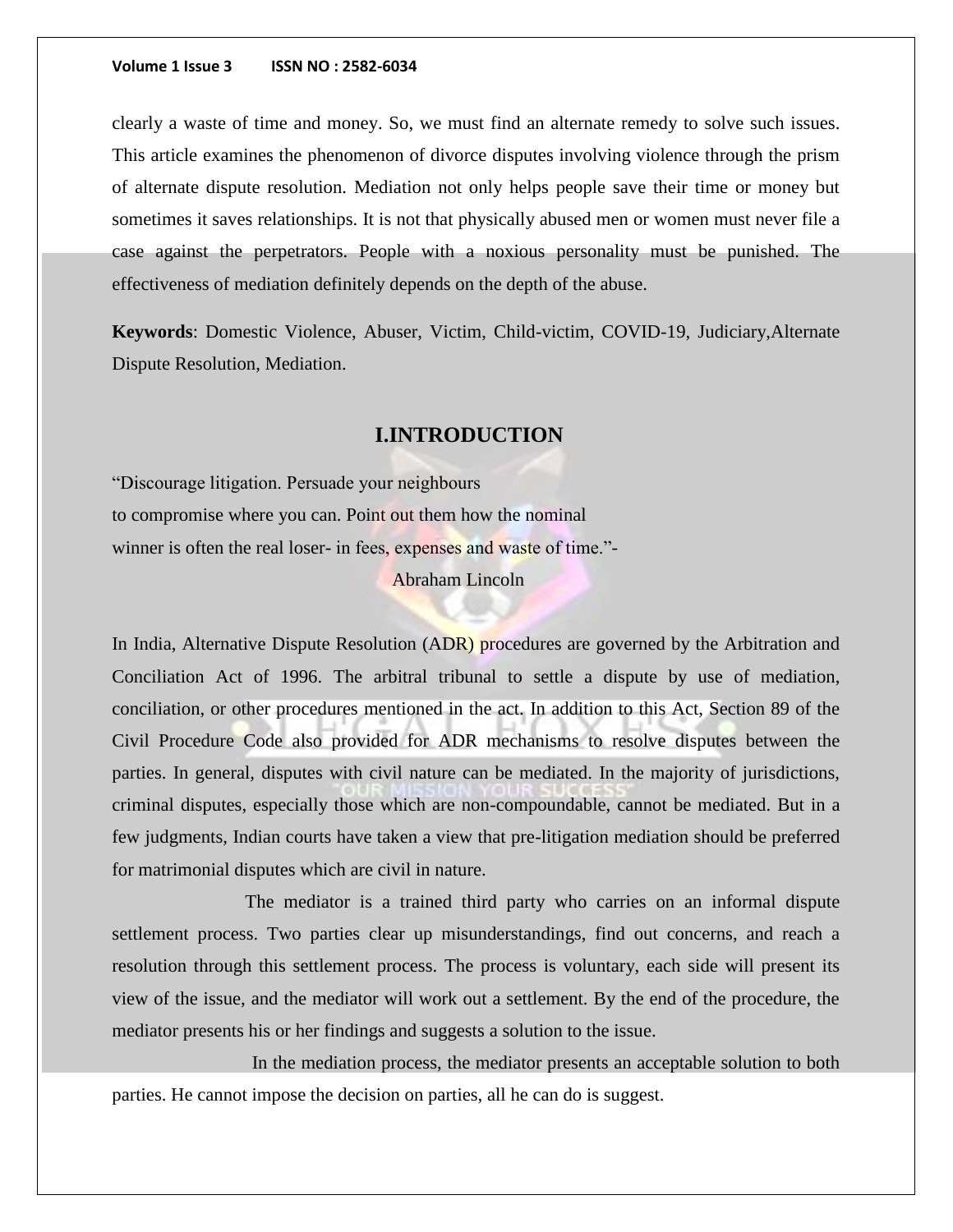# **II.DOMESTIC VIOLENCE**

Domestic violence is a serious crime that causes decades of physical, mental and even financial harm to people in every walk of society. If we explore the term domestic violence deeply, we can understand that it also involves violence against a spouse, parents, children, or elderly. But mostly women tend to experience it in severe form and they are not able to stand up for themselves because of societal pressure. Simply said, domestic violence is the situation in which someone you live with attacks you and tries to hurt you. The term 'attack' does not stick just to physical ones, but it also involves mental and financial ones. In most cases, women are the victims and men are the perpetrators. But there are other domestic violence cases where men and children are also affected. Research points out that controlling behavior developed by a person is the main cause of domestic violence. This involves depriving another person of their independence in an effort to exhibit domination. Such a controlling partner might get irrationally upset when they don't get their way. Fear and embarrassment are often the main factors that get in the way of victims seeking help. Nobody is over domestic violence. Every case is different and domestic violence can happen to anyone. Anyone can be an abuser and anyone can be a victim. It is more common than you might think.

Confucius, a Chinese philosopher said, "It is the law of nature for women to be held under the dominance of men". And some people still believe in these kinds of absurd thoughts. Why should anyone ever be held under the dominance of anybody? Dominance is something that is insidious and it tears away from your self-esteem and your "soul". A person is worthy of everything he/she deserve or desire. No one can take control over other's life. Abusive relationships often lurk upon us. That is, it usually starts in a subtle manner and then escalates over time. Women often stick to these relationships in the hope that their abusive partner will change someday and things will get better. But, the behavior is so deep-rooted that it takes getting outside help to actually change it.

## **A. Children – invisible victims of domestic violence**

Domestic violence in all forms is not invisible. Verbal abuse, mental abuse, and emotional abuse does leave scars just like physical abuse. Most often the abused person is not the only victim of domestic violence. It may have a deep impact on children who witness this abuse. Children do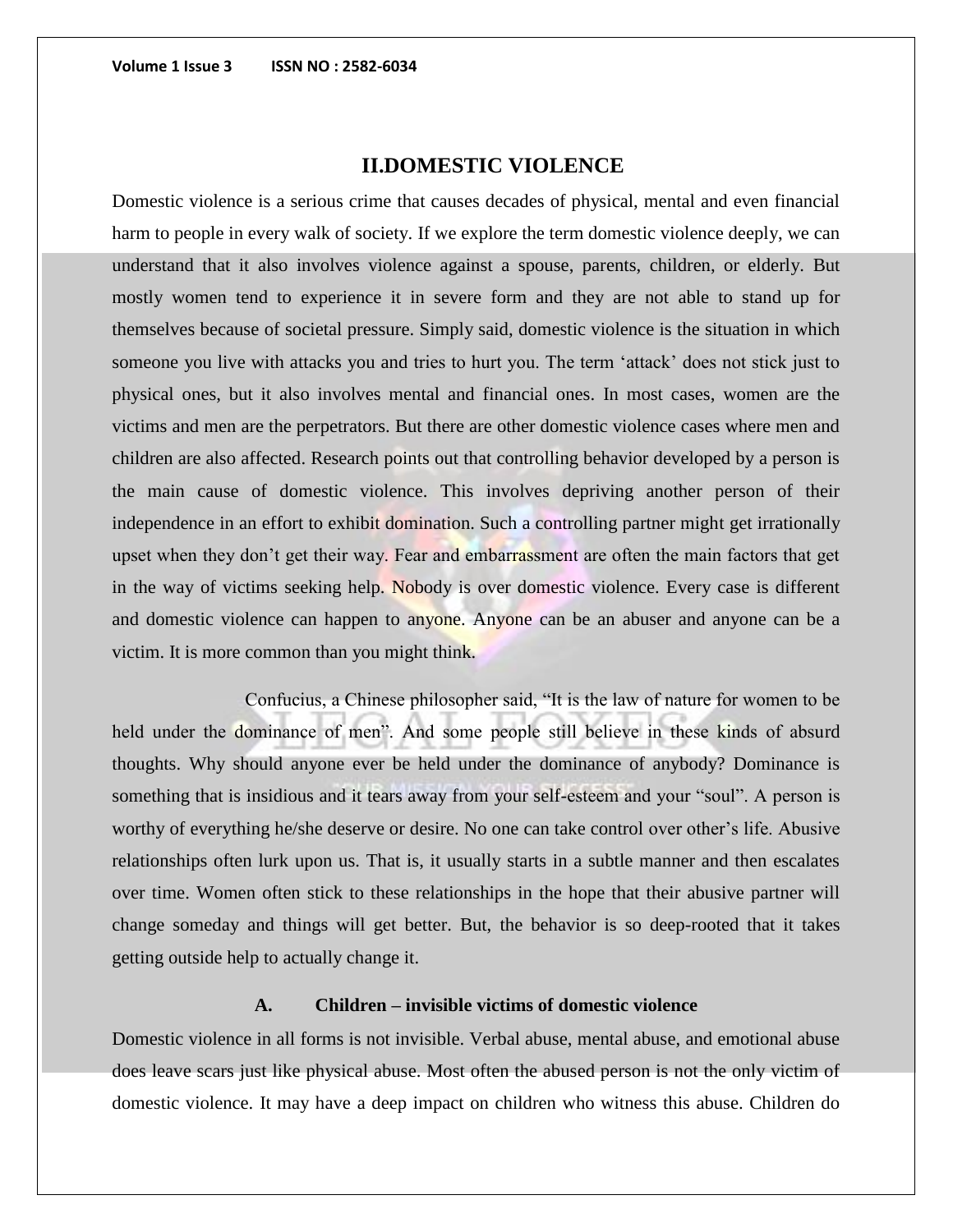not need to see things to know what is going on. They are highly perspective and intuitive than adults sometimes. They get highly influenced by the environment they are exposed to. The psychological effects of family violence on children are shocking. They may get long term damaging effects such as depression, anxiety, and externalizing behaviour problems. Violence in families may lead to severe injuries, marital rapes, or may even result in death. Controlling behaviour of some toxic people may permanently shut our children's door to the future. Children exposed to this should be evaluated and given mental health support. It is also important to help the non-abusive parent as well.

## **III.IMPACT OF DOMESTIC VIOLENCE ON INDIAN SOCIETY**

Violence, abuse, abuser and victims are some common terms that we come across, in fact, on a daily basis, especially in India where patriarchy is deep rooted. We live in a society where women are taught to meekly tolerate and that men are always right, no matter what. Now some of you may think "We live in the 21st century where equality has prime importance and women are nothing less than men." Yes, we have come a long way from the ancient culture of inequality and ill-treatment of women. But the National Commission for Women (NCW) has registered nearly 600 domestic violence cases during this pandemic of 2020. And there may be thousands of cases that are not even reported. So, it's clear that something is holding us back.

 Protection of Women from Domestic Violence Act, 2005 was brought into force by the Indian government from 26 October 2006 with an intention to reduce the rate of domestic violence. But still, every third woman in India suffers physical and mental torture at home. If we consider some recent facts and ratios about this, in 2019 there were 1.32 million domestic abuse and crimes reported to police, of which 7,46,219 were deemed by police to be domestic abuserelated criminal offense as per Protection of Women from Domestic Violence Act 2005. So, we have to realize that domestic violence is not something that exists just in some typical Bollywood movies.

 Under section 2(a) of the Domestic Violence Act "aggrieved person" includes a wider meaning. That is, not just married women, but women in live-in relationships are also protected under this act. But such a relationship must come under the five ingredients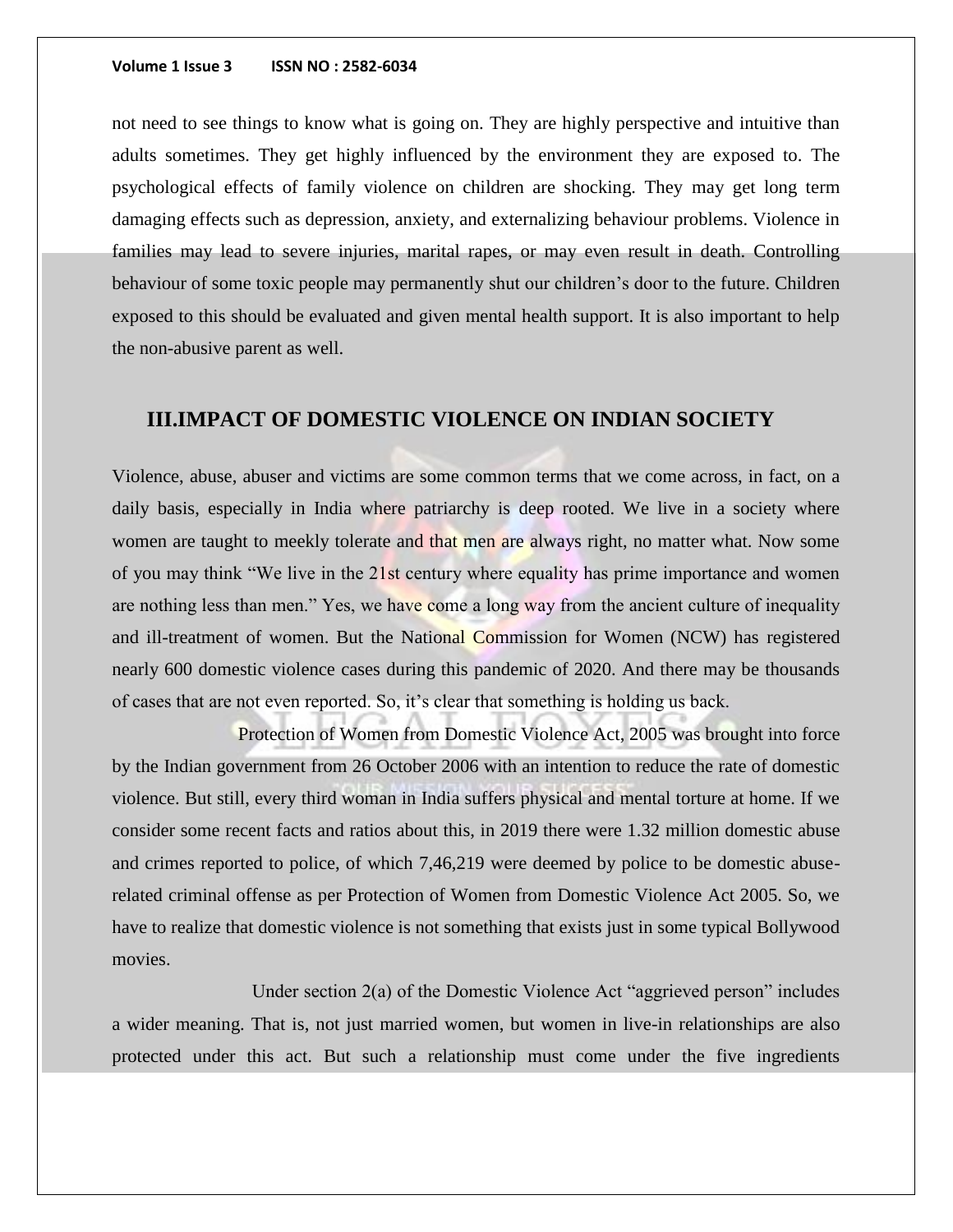enumerated by the court. This decision was made by the Supreme Court inD.Veluswamy v. D. Patchaiammal<sup>1</sup>.

It is interesting and at the same time important to note that there are male victims of domestic violence too. Mohd. Zakir v. Shabana& amp;  $Ors^2$  is a case of 2018 in which Karnataka High Court held that a petition under the Domestic Violence Act by the husband or an adult male can be entertained. Men who are victimized are less likely than women to report their situation to the police. In India, unlike many other western countries violence against men is less frequent than against women. But it may take a deadly shape if left unnoticed. This reflects the need for a special law for dealing with domestic violence against men. A happy family is the basic unit of a happy society. The negative impact of domestic violence on society is so strong that it tears away family bonds. This consequence is long-lasting, especially in the minds of children. Being a woman in India, it is hard to speak against their own husband due to society and culture. In order to control this toxic cycle, there is a need to strengthen the panel laws and to empower women to raise their voices against violence. It is a sad truth that pending cases on domestic violence are increasing day by day. So, a highly recommended alternative remedy is 'mediation'. But the effectiveness of mediation depends highly on the depth of abuse.

### **A. Domestic violence - a more serious pandemic than covid-19**

During lockdown we are staying home with our loved ones, enjoying, and making memories.For a lot of people stay at home isn't safe. India sees a surge in domestic violence in thelockdown period. National Legal Services Authority (NALSA) released a recent report on thehuge spike in domestic violence cases throughout the country during this lockdown. Just likecoronavirus, domestic violence is also a chain that needs to be broken. According to NCW,India reported double the usual number of domestic violence cases in the first week oflockdown. The list by NALSA reveals that Uttarakhand recorded the highest number of casesfollowed by Haryana and Delhi. The cases reported in small statutory bodies like NALSAand NCW are limited. Also, the rates of reporting will be largely suppressed because it isnearly impossible to contact a helpline with the abuser in the same space with the victim. Sojust imagine how bad the situation is. This

 $(2010) 10$  SCC 469 2Crl. P 2351 of 2018

j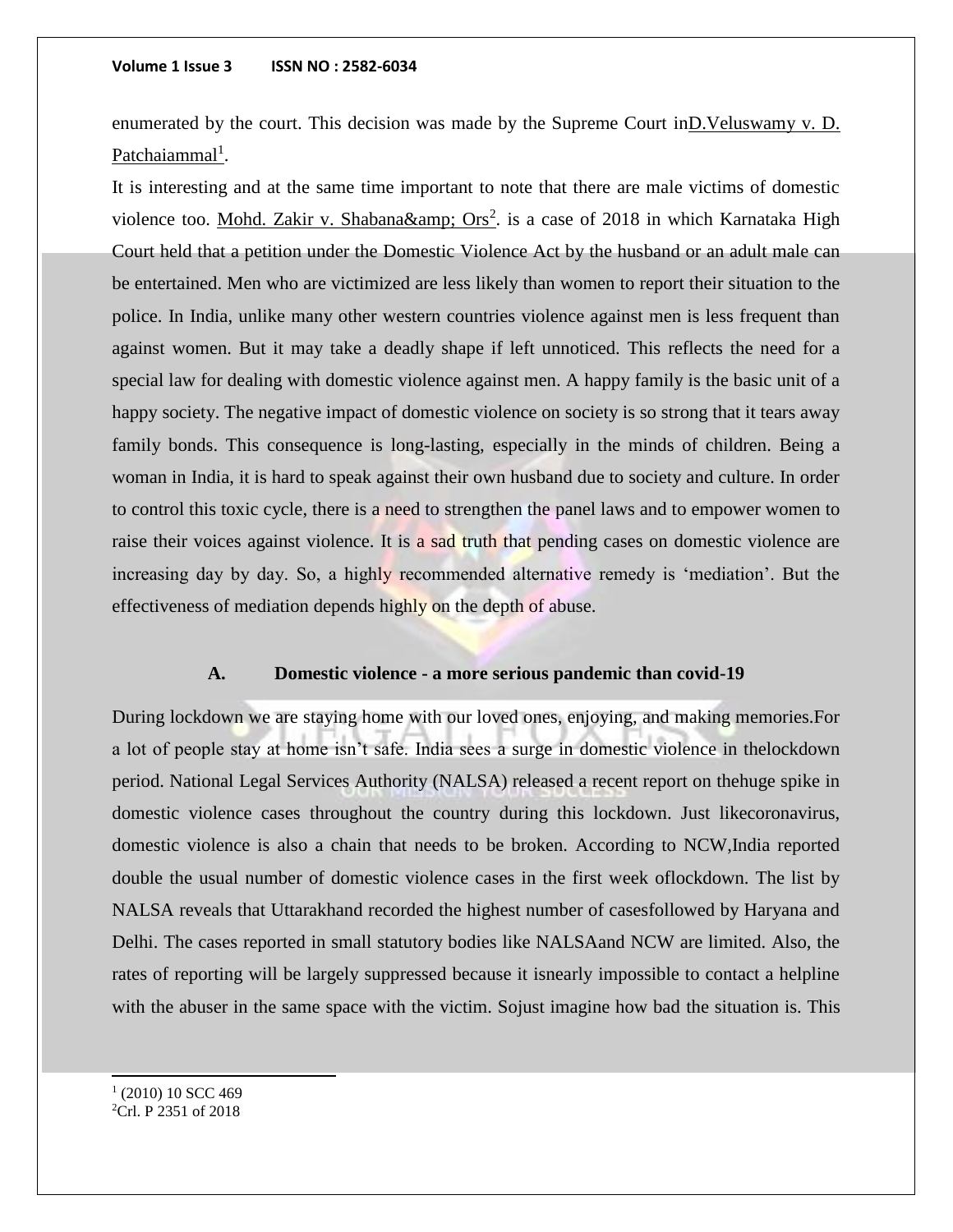situation is not restricted just to India. Peopleworldwide are facing this issue. The increase in violence against women, is a very worryingtrend.

All the reports and facts show that the coronavirus -induced lockdown led to an increase incases of domestic violence against women. But, Union Minister SmritiIrani has debunkedthis assertion. While addressing a virtual Tie talk event, she said that that rescue andrehabilitation facilities have been provided for women and children. She further addedthat it's not like every man is beating a woman in his house in India.But the fact is that for some women across the country, this lockdown leaves them helpless ina place called their 'home'. Some of the most emotional and traumatic crimes can take placebehind closed doors. Such victims may need help to step out of an emotionally abusiverelationship. This is so important, not just during the lockdown, but also in the future.

## **IV. A REVIEW ON MEDIATION**

The term mediation refers to the method of settling or resolving conflict through an Alternative Dispute Resolution process. ADR mainly points towards Mediation and Arbitration which is an alternative to the traditional route of resolving legal disputes in court. Mediation undergoes through five stages. Stage one is convening the mediation, stage two is the opening session, the third stage is communication, the fourth stage is the negotiation and final stage is closure. A simple definition for mediation is that it is the process of negotiation in a relationship to resolve differences that are when a couple is heading towards divorce, a neutral third party helps them to resolve divorce issues and divides up assets and property.

 An ADR mechanism mainly focuses on delivering justice through mutual consent of the parties in the minimum time without delay that we see in litigation. An ADR mainly uses four methods to resolve any dispute such as arbitration, conciliation, mediation and negotiation. It works on mutual consensus and tries to settle without any delay as early as possible. It is a very effective method for those who want to resolve their matter without court interference. But like any other process have this method it is also having its own advantages as well as flaws.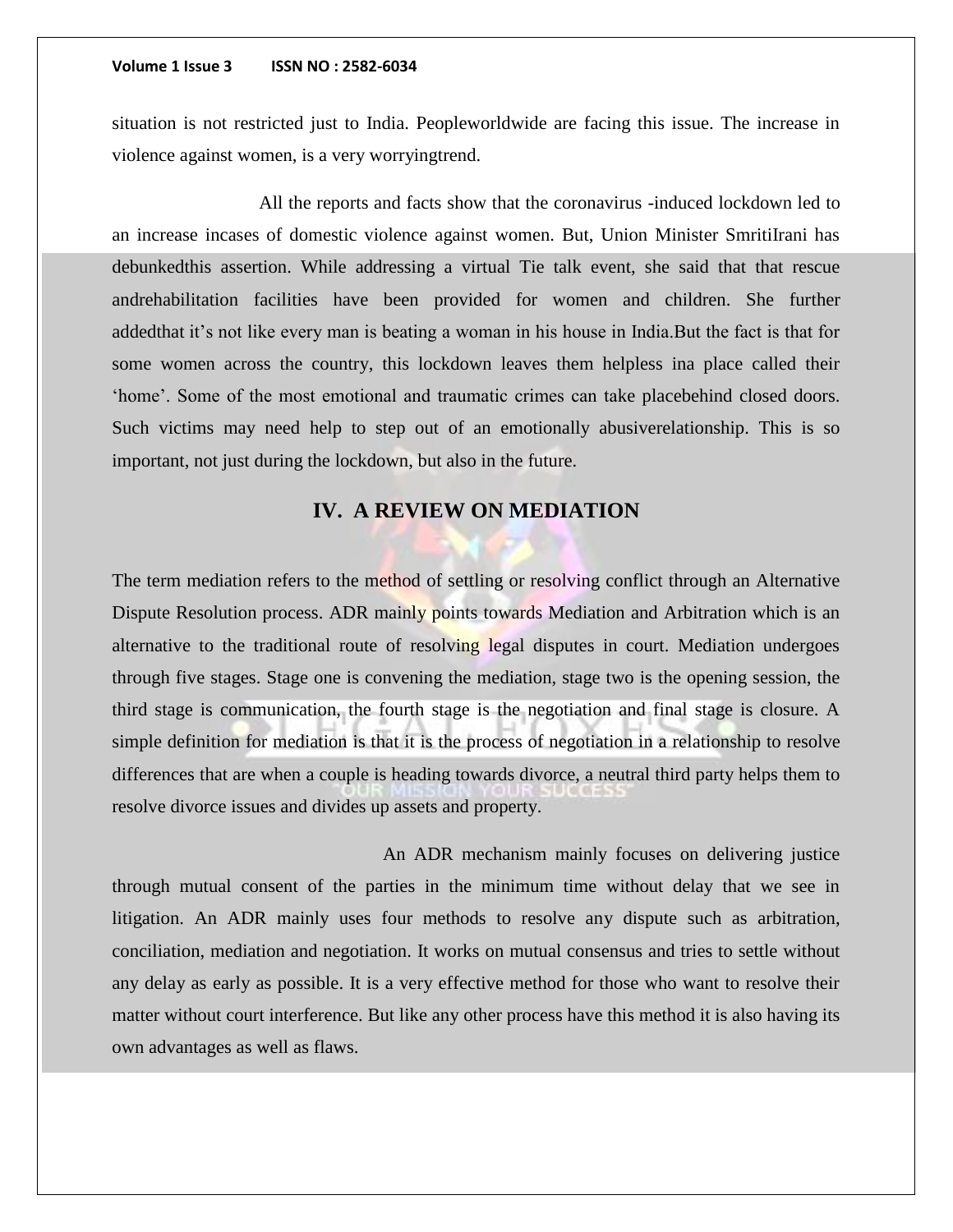## **A. Mediation in India- historical analysis**

In India, from Vedic times arbitration or mediation acts as an alternative to dispute resolution. So Mediation in India is not something new. India had utilized a system called Panchayat system where the respected village elders work as a mediator in resolving community disputes. Such traditional mediation continues to exist even today in villages. Arbitration was used by the rulers to settle territorial disputes and also for commercial disputes. Historical references prove that arbitration has been in use even before the times of Christ.

Mediation is of two types. Court referred to mediation and private mediation. In court-referred mediation, the court may refer a pending case for mediation in India under section 89 of the Code of Civil Procedure, 1908. And this type of Mediation is frequently used in Matrimonial disputes particularly divorce cases. Whereas in private mediation qualified personnel works as mediators on a fixed fee basis. Such mediators are chosen by the parties. The Mediator helps them to reach a conclusion. As it is a voluntary process, any party can at any time withdraw from the process of Mediation at any phase without stating a reason.

## **B. Mediation in India –recent developments**

Mediation is used widely in business and commercial disputes, employment and workplace dispute, family dispute, technology and intellectual property disputes, company and shareholder disputes, disputes relating to sports and media laws. Online Dispute Resolution (ODR) is the modern and digitalized literation of the traditional ADR with the major noticeable difference only being the use of machines and networking for communication. With the rapid development of the internet and electronic commerce, Online Dispute Resolution has been labeled a logical and natural step. The following are some of the important developments in the field of mediation.

The  $129<sup>th</sup>$  Law Commission of India Report recommends court to refer disputes for mediation compulsorily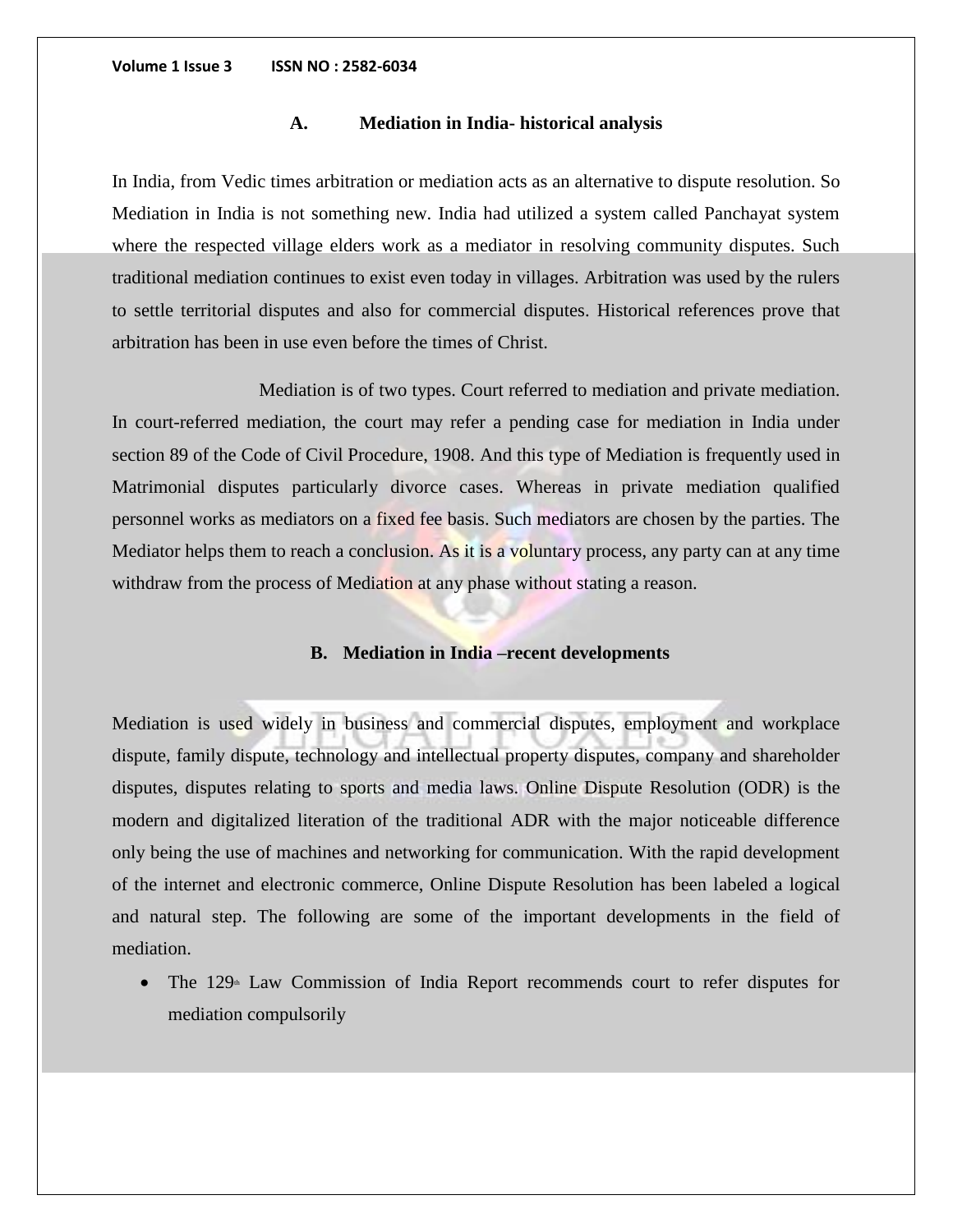- In the land mark case of Afcons Infrastructure Ltd V Cherian Varkey Construction Co (P)  $Ltd<sup>3</sup>$ . The Supreme Court observed that all the cases relating to trade, commerce, contracts, consumer disputes and even tortious liability could normally be mediated.
- The 2018 amendment to the commercial courts ACT 2015(Section 12A) made it mandatory for parties to exhausts the remedies of pre-constitution mediation under the Act before instituting a suit. Effective implementation of this provision can be a major boost for economic growth.

In the matter of M.R Krishna Murthi V New India Assurance Co Ltd<sup>4</sup>, the Supreme Court asked the government to consider the feasibility of enacting an Indian Mediation Act to deal with various aspects of mediation. The court further directed the government to examine further feasibility of setting up a Motor Accident Mediation Authority (MAMA) by making necessary amendments in the Motor Vehicles Act.

## **V. MEDIATION- A PREFFERED METHOD TO DISSOLVE DISPUTES**

Mediation is considered as an alternative method to deal with conflicts. Some critics are of the opinion that mediation is not an effective remedy to settle disputes. But, if the mediators are appropriately trained in both political and legal manners, mediation is one of the best ways to settle domestic violence. It is a known fact that the court does not offer both legal and physiological services to families that have domestic issues. The court proceedings in India are usually complicated. As the courts are totally overburdened with the issues and cases, so it will take a lot of time to settle the dispute. Mediation provides the spouse, an opportunity to settle the dispute and compromise with their partner. Thus the court mediation is the better option to resolve the disputes

Moreover, in a family dispute or domestic violence case, the life of children will be a huge risk. If the dispute is taken to the court, the child will be asked to choose between mother or father. If the dispute is settled through mediation, there is no such situation. The child

<sup>3</sup> 2010 (8) SCC 24

j

<sup>4</sup> 2019 SCC 0231 SC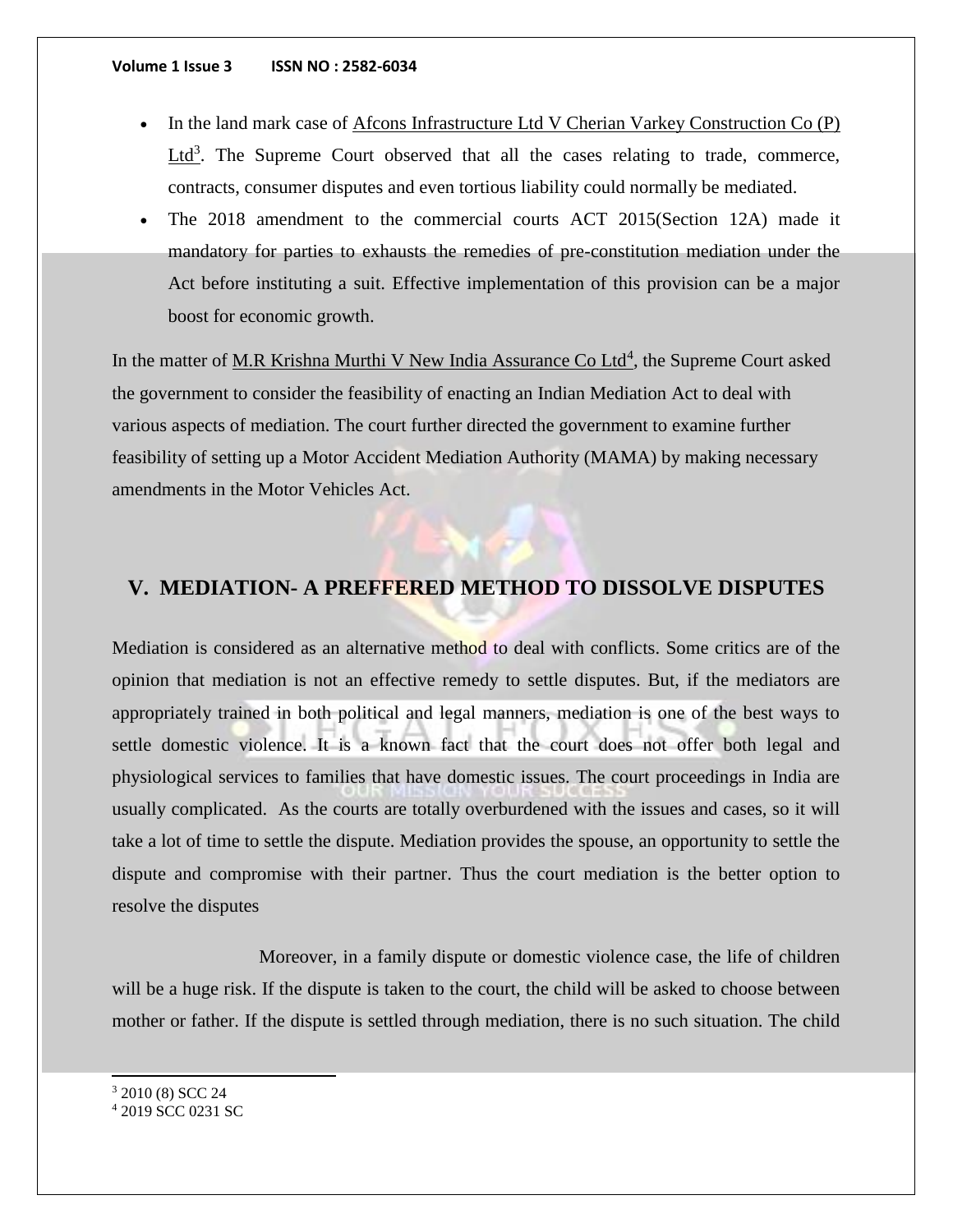can live happily with their parents if the dispute is settled. If not, the mediator settles the dispute with regard to the custody of the child. Mediation aims at protecting individual rights and ensuring some kinds of substantive fairness to both parties. It is clearly noted that the agreements made by mediators have a greater term compared to the divorce settlements made by the judiciary. Mediation helps to sort the issues as early as possible.

In Zulaikha Begum v. Abdul Rahim<sup>5</sup>, the Madras High court said that under the Quran the marriage status should be maintained as far as possible, and there should be conciliation before the divorce. Quran discourages divorce and the divorce is permitted only after the pre-divorce conference, which is mediation. Literally, separation is no more a solution. Also, our judiciary is overburdened with the increasing number of pending cases, it is a better way to choose mediation which is more relevant and faster than the judiciary. Justice MarkandyKatju made his opinion in the case **B.S. Krishna Murthy Anr. v. B.S. Nagaraj & Co**<sup>6</sup>. It was held that the lawyer should advise their client to try mediation to settle the disputes especially were relationships like family, business is involved.

The courts cannot compel a party to mediate. One of the main reasons for this is that the court has no jurisdiction to order parties to mediate against their will. However, there is no doubt that the current judicial climate is that they cannot force the parties to choose mediation. But, mediation is mandatory only to the case in which the potential benefits should arrive at the parties through mediation. Though mediation is considered a negotiation facilitated by a neutral third party. It is more casual and simple than litigation. Also, mediation is most widely accepted in companies. It is to be noted that all the states have statutes or rules designed to protect mediation communication from disclosure in legal proceedings. The lawyers must follow the advice of Mahatma Gandhi, that is, to opt the method of mediation over litigation.

## **VI. SNAG OF MEDIATION**

Break up can be a very tough process in marriage as children are involved. So, the parents are obliged to take part in one or more sessions of mediation. Mediation may not always be the best

5 ILR 2000 KAR 743

j

<sup>6</sup> S.L.P (Civil) No. (S) 2896 of 2010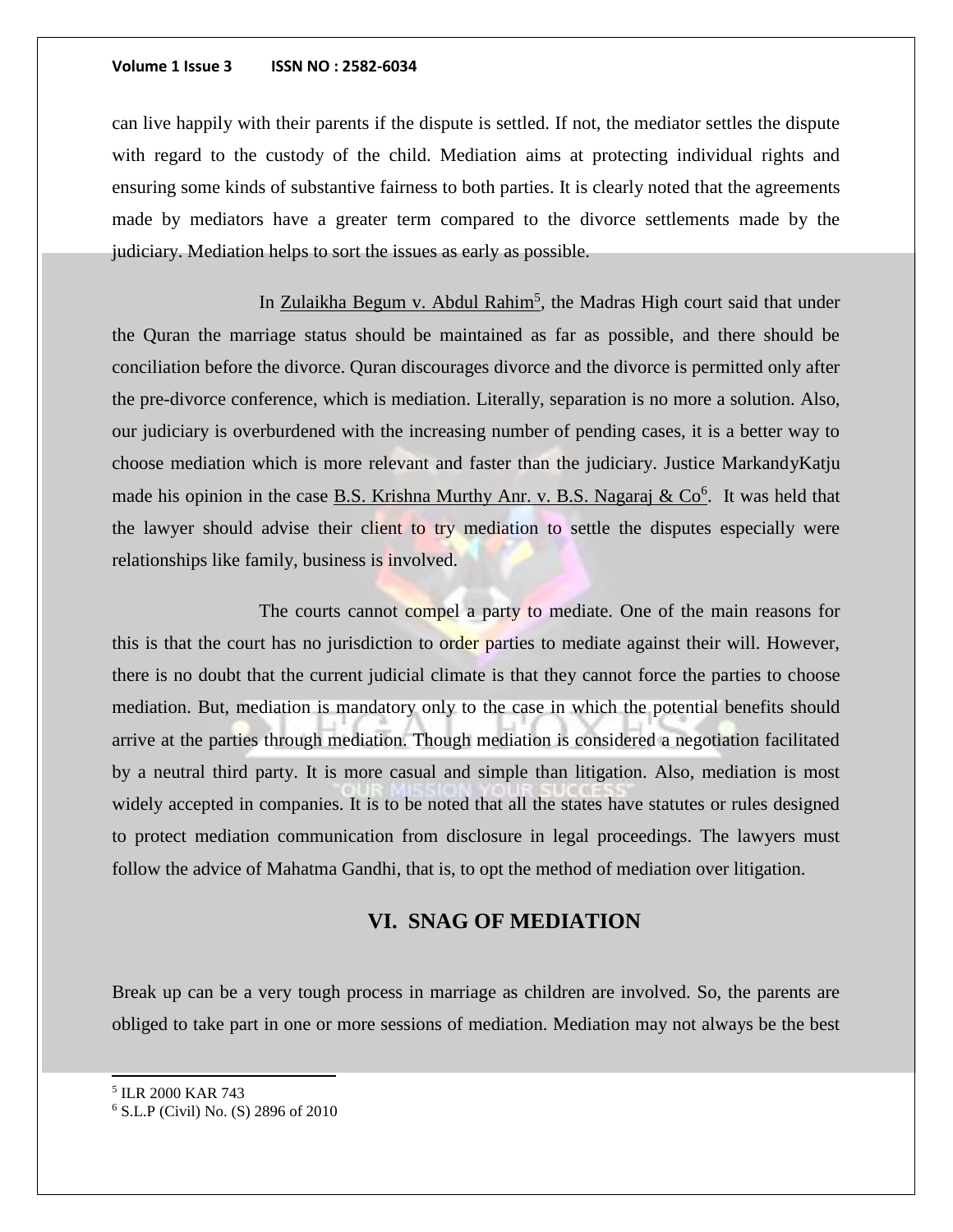way to find solutions to certain issues. In a courtroom, lawyers may use many methods to find the truth by inquiring about the parties and producing the evidence, but in mediation, such kinds of methods are not available. The courtroom is designed in a way to maintain the procedure and keep things fair between the parties. Mediation, generally have no formal rules. This means that if one party is timid and the other is loud and aggressive, the timid person may have the chance of losing the case. However, mediators have some skills to restore between the parties, but there will always be a limit to what they can do.

Some experts believe that in abusive relationships' mediation is inappropriate. They also believe that mediation might just provide another way for the abuser to harm the victim. Depending on the nature of the victim's injuries, she may not be able to assert her position in mediation. Where one party has clearly dominated another, mediation may not be an appropriate means to resolve the disputes, especially if the victim is not supported by the advocate. Should the victim have to compromise his or her entitlements under the law when he or she has been wronged or cannot be fully compensated via a mediation approach to spousal conflict resolution?

The greatest criticism of using mediators in domestic violence cases is that there is a lack of trained mediators. Even though mediators are available they cannot recognize the existence of domestic violence. This is really true when the victims or abusers hide the abuse. Some jurisdiction requires some sort of proofs from the victims, but they might not possess this evidence to show that they have been abused. In domestic violence, the victim may not be able to convey anything about the seriousness of the problem, as she or he might be pushed to such a drastic situation by causing injury to them by the partner. There might not have any evidence to clear the side. This is really sad that the victim finds it difficult to come forward and speak about their abuse.

The partner in domestic violence commits abuse over the other, mainly to gain power or access over the other. Physical, psychological, sexual, and financial abuse are the tools used by the partners to achieve power and to control the relationship. Mediation is an alternative dispute resolution where the parties are made to appear before the mediator to resolve their problems. But due to psychological trauma caused by the partners, the victims are not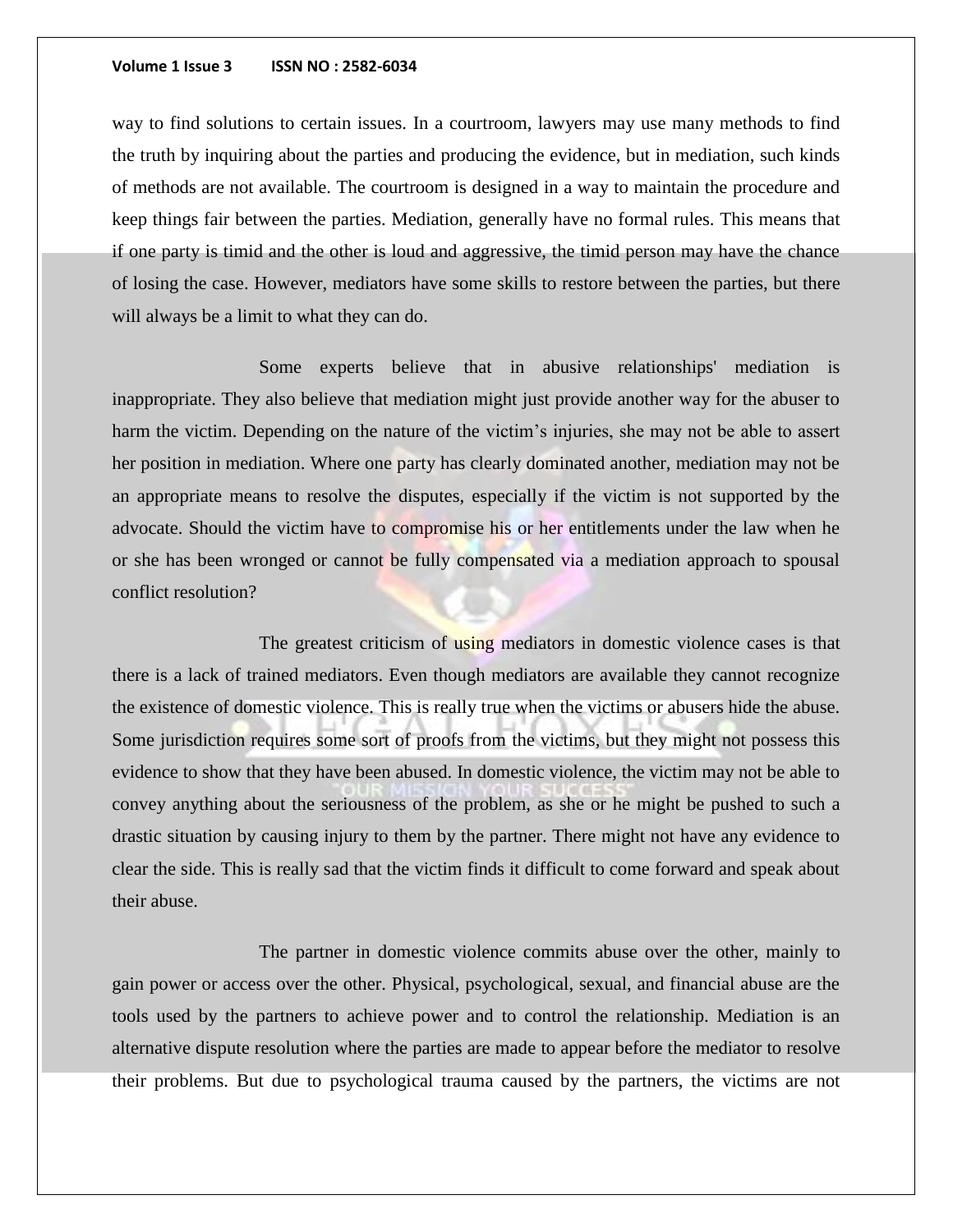treated as equal participants before the mediators. And, the victims may not convey the problems caused by the other. Moreover, when victims live in a culture of battering, the mediator cannot place both the abuser and the victim in the same class since the main screening for such deep issues is a failure. The mediation will be successful only if the parties open their mind. Abused victims are also facing a great risk of physical violence when they leave their spouses. Additionally, the fear done by the batterer may prevent the victim from exposing the injuries caused by him.

Mediation involves a lot of privacy and unofficial proceedings. It lacks substantive rules and encourages compromise. In most domestic violence cases, victims usually opt for court proceedings. It is mainly because some people believe that the court is the only authority that can guarantee justice to the victims. In some cases, Mediation may not be successful and thus parties may not get an appropriate solution. In such cases, they are forced to move to the time-consuming and expensive process of trial, after wasting time and money in mediation.

# **VII. DIFFERENT PERSPECTIVES ON MEDIATING DOMESTIC VIOLENCE CASES**

There are many alternatives to the use of mediation in domestic violence cases. The use of mediation in domestic violence cases invites conflicting opinions. A set of people believe that it is okay to use mediation in domestic violence cases just like any other kind of dispute but another set of people believe that domestic violence cases cannot be settled through mediation. Use of mediation involves many advantages like confidentiality, informal procedures, flexibility, and its ability to save and sustain relationships. So mediation can be used to settle cases involving domestic violence. After all, it may protect the children from the emotional trauma that they might suffer after long-drawn court litigation. It also saves family relationships.Parties have all theright to accept or reject the outcome. So this is one way of dealing with domestic violence cases to satisfy the family interest. There are three general approaches to this preparation:

1)Education and training of family mediators. 2) Selecting appropriate cases for mediation 3) Using specialized techniques and procedures throughout the mediation sessions.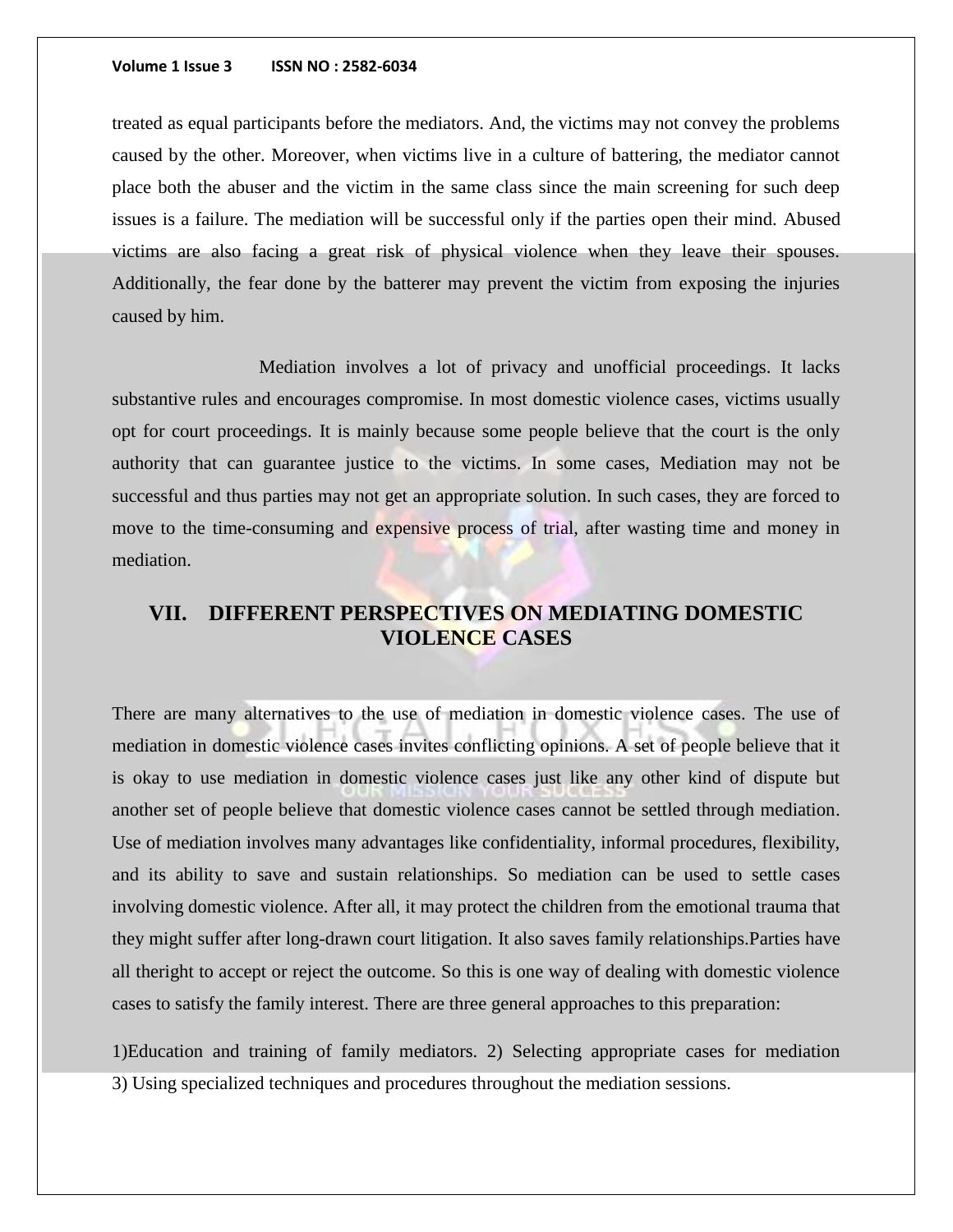Training and Education of Mediators and other Family Law Participants

Mediators must have special skills and resources. The need for training and education of all participants in the family law process-lawyers, judges, clerks of courts and mediators, has been argued by Judge Chance and Alison Gerencser (1996). The training requirements for family law participants do not necessarily reflect expertise or skills in recognizing or responding to signs of domestic violence or threats of violence. Emerging research shows that because of mediator's orientation and training, they do not know how to respond to the signs of violence or threats of violence thus they transform them into procedural issues with the consequences that victims right is delegitimized. Mediators, especially family mediators mustknow various aspects of domestic violence:

- a. How to recognize and identify domestic violence
- b. Understanding the woman's option or lack of them in choosing to stay or leave.
- c. Types of abuse including physical, emotional and sexual.
- d. Common characteristics of abusive partners and abused partners.
- e. Special techniques such as private caucusing and power balancing
- f. The safety issues for all involved.

Mediators who are dealing with conflicted couples need to be aware of their own feelings about gender roles, power and violence in order to perceive the issues objectively.

Determining cases that are appropriate for mediation

Mediation can be used in divorce cases or any other cases to avoid taking a case to court.Mediation is available in most non-criminal matters. However, some non- violent criminal cases, like those involving only verbal harassment, can be successfully resolvedwith mediation. Mediation can also be used for claims that do not involve a legal issue. For instance, a dispute between two neighbours over the brightness of their outdoor lights is hardly the type of claim that merits a lawsuit. Mediation works at its best in these kinds of situations.

 In addition to the strictly economic arguments that Cindy has found for mediation,it's social and psychological costs are likely to be lower than that with litigation. Mediation is a negotiation process. Parties who go with the mediation process participate directly and with free consent to this process. Mediation can be done for any matter. But nowadays,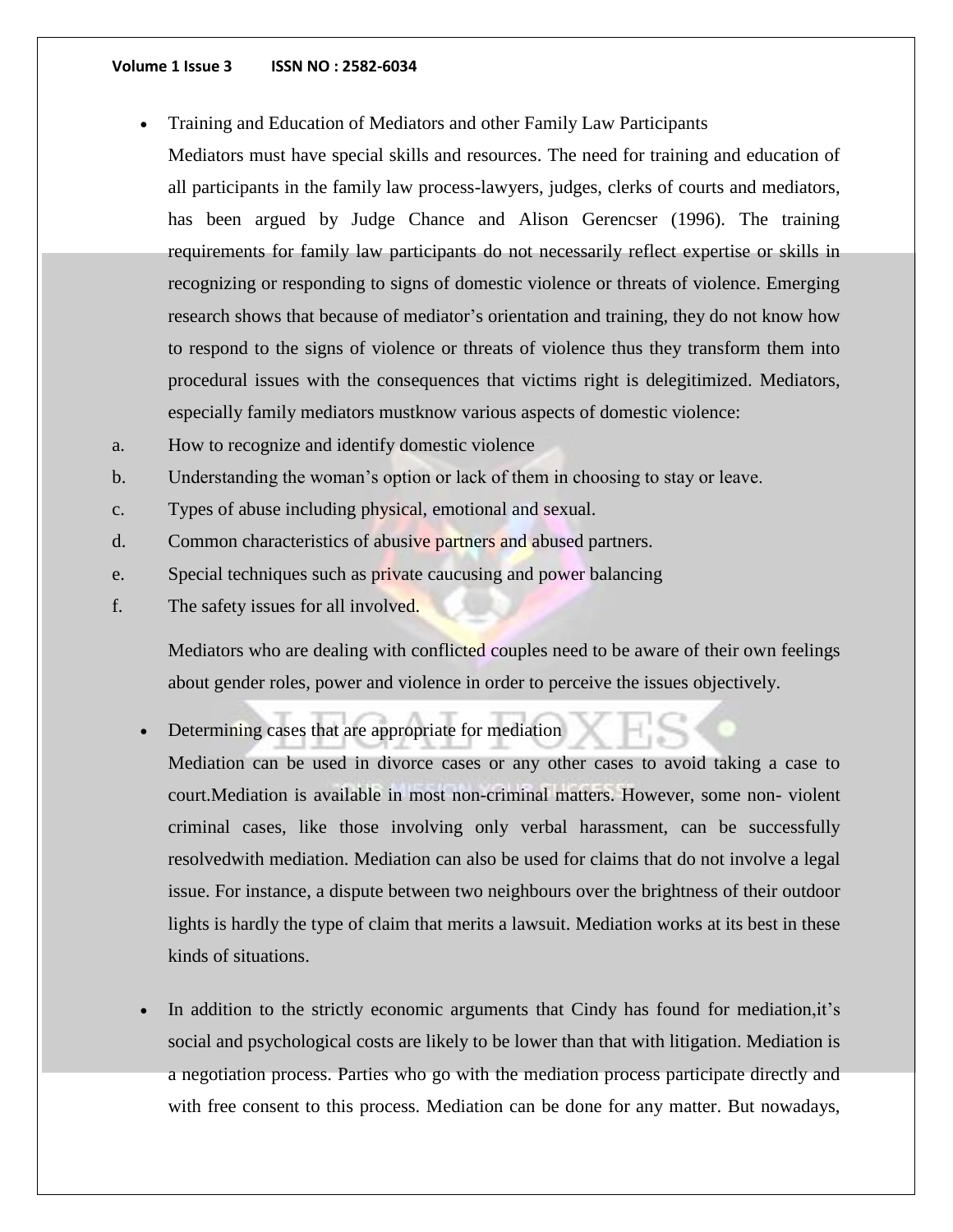the concerned topic is divorce. Mediation for divorce is a must process and needs to be done before going to court. Through mediation, the burden of the court becomes less and parties can confidentially make their point clear to each other. Mediation centres do not pass the judgment but gives the couples solution to smoothly repair the cracks in their marriage. After the mediation process divorcing couples may give another chance to their relationship or file a petition for divorce in the court. After the mediation process, the divorce becomes a mutual divorce with the consent of both the spouses. Section 9 of the Family Court Act, 1984 also states that before approaching the court, partners need to go through the process of mediation. It is a must for all the divorcing couples to give their marriage one more chance.

## **VIII. CONCLUSION**

The best solution to resolve family issues in case of domestic violence is mediation inwhich both parties can convey everything in front of the mediator. Themediators always try to resolve the issue by convincing the parties, and they also collaborate tomake a mutual recommendation to the victim. If a family is broken, not only the husbandand wife will be affected but the life of the children will always be at risk. Mediation is a beneficial way to resolve family law cases due to the inevitable highemotional intensity of the parties. Mediation always focuses on communication and privateresolutions which are always needed by the parties. This system is closer to the therapeutic model than the method of huge proceedings in courts. Thus, the party can solve theissue without moving to court. So it is more applicable to solve their problems.When judges and mediators recommend the victim to disclose everything, the victims shouldnot deny it. There should be an equal opportunity for the parties to convey their issues. And in mediation, the mediator should only provide recommendations,andthe decision should be always taken by the victim.

Domestic violence is a crime, so every victim should be provided with safety, justice and domestic tranquillity. The Government should not make an opinion on people's issues. And it is to be specially noted that mediation cannot be done in criminal abuse. In the cases of criminal abuse, court proceedings are the best way for the victims to claim their justice.

William E. Gladstone said that "Justice delayed is Justice denied". That is if the parties are not adhered then there is negation of Justice. This is relevant in the Indian Judicial